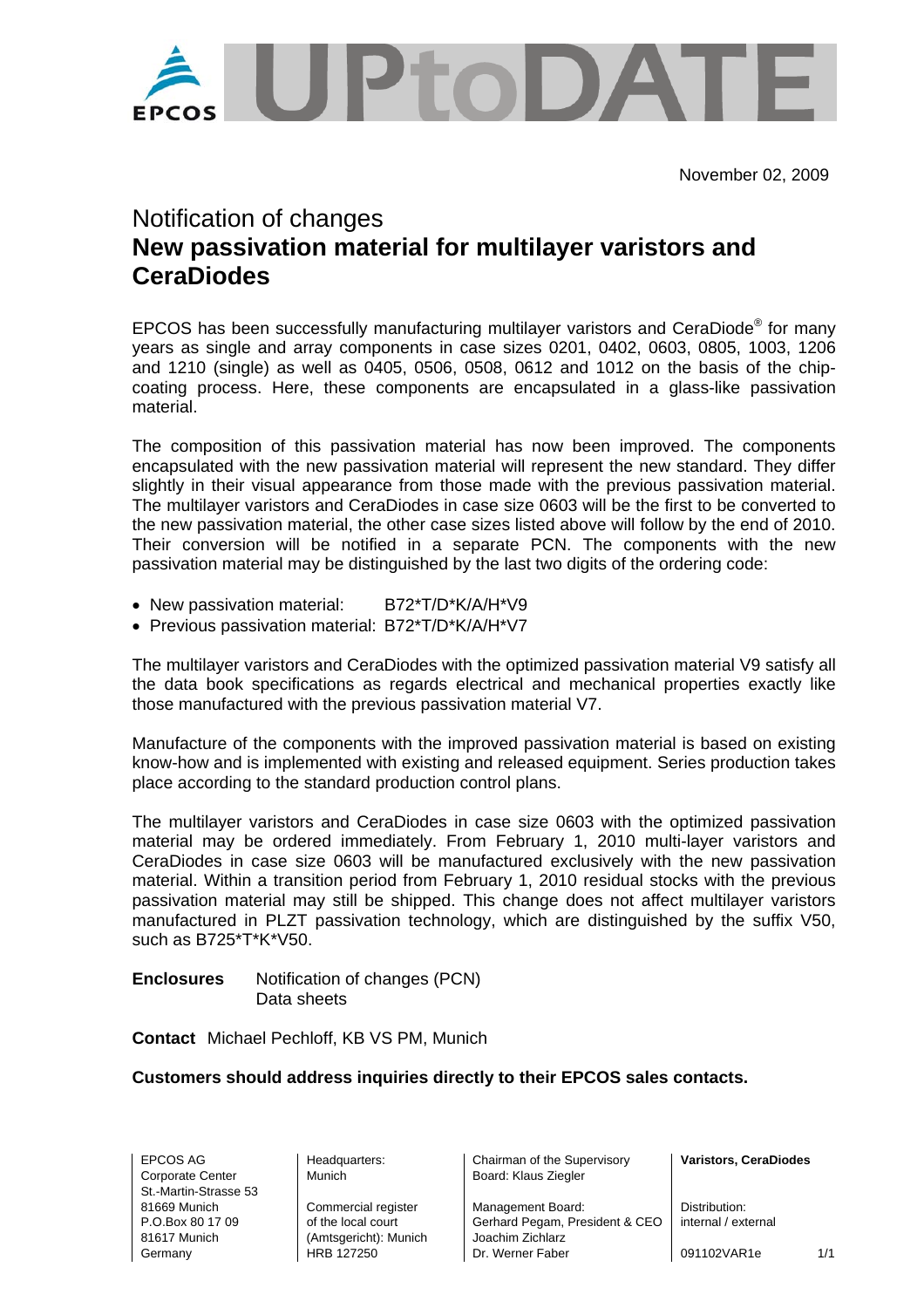

## **Product / Process Change Notification Produkt-/ Prozess-Änderungsmitteilung**

|  | 1. ID No. / ID-Nr.: KB 10/01                                                                                                                                                                                                                                                                                                                                                                                                                                                                                                                                                                                                                                                                                           |                                                                                                                                                                                                                                                                                                                                                           | 2. Date of announcement / Datum der Ankündigung: Nov. 02, 2009 |                                                                        |                                                    |  |  |  |  |
|--|------------------------------------------------------------------------------------------------------------------------------------------------------------------------------------------------------------------------------------------------------------------------------------------------------------------------------------------------------------------------------------------------------------------------------------------------------------------------------------------------------------------------------------------------------------------------------------------------------------------------------------------------------------------------------------------------------------------------|-----------------------------------------------------------------------------------------------------------------------------------------------------------------------------------------------------------------------------------------------------------------------------------------------------------------------------------------------------------|----------------------------------------------------------------|------------------------------------------------------------------------|----------------------------------------------------|--|--|--|--|
|  | 3. Type $/$<br>Produktgruppe:<br>VS 48, multilayer<br>varistors (MLV) and<br>CeraDiodes<br>VS 48;<br>Vielschichtvaristoren<br>(MLV) und<br>CeraDioden                                                                                                                                                                                                                                                                                                                                                                                                                                                                                                                                                                  | Alte Bestell-Nr.:                                                                                                                                                                                                                                                                                                                                         | Old ordering code /<br>B72500*T/D*K/A/H*V7                     | New ordering code /<br><b>Neue Bestell-Nr.:</b><br>B72500*T/D*K/A/H*V9 | <b>Customer part number /</b><br>Kundensachnummer: |  |  |  |  |
|  | 4. Description of change / Beschreibung der Änderung:                                                                                                                                                                                                                                                                                                                                                                                                                                                                                                                                                                                                                                                                  |                                                                                                                                                                                                                                                                                                                                                           |                                                                |                                                                        |                                                    |  |  |  |  |
|  | EPCOS has been successfully manufacturing multilayer varistors and CeraDiode® for many years as<br>single and array components in case sizes 0201, 0402, 0603, 0805, 1003, 1206 and 1210 (single), as well<br>as 0405, 0506, 0508, 0612 and 1012 on the basis of the chip-coating process. Here, the components are<br>encapsulated in a glass-like passivation material.<br>The composition of this passivation material has been optimized in the course of continuous product<br>improvement. The components encapsulated with this new passivation material will represent the new<br>standard and differ slightly in their visual appearance from those made with the previous passivation<br>material.           |                                                                                                                                                                                                                                                                                                                                                           |                                                                |                                                                        |                                                    |  |  |  |  |
|  | First, multilayer varistors and CeraDiodes in case size 0603 will be converted to the new passivation<br>material. All the case sizes listed above will be gradually converted by the end of 2010. Their conversion<br>will be announced in a separate PCN.<br>The components with the new passivation material may be distinguished by the last two digits of the<br>ordering coder:                                                                                                                                                                                                                                                                                                                                  |                                                                                                                                                                                                                                                                                                                                                           |                                                                |                                                                        |                                                    |  |  |  |  |
|  |                                                                                                                                                                                                                                                                                                                                                                                                                                                                                                                                                                                                                                                                                                                        |                                                                                                                                                                                                                                                                                                                                                           |                                                                |                                                                        |                                                    |  |  |  |  |
|  | - Previous passivation material: B72*T/D*K/A/H*V7                                                                                                                                                                                                                                                                                                                                                                                                                                                                                                                                                                                                                                                                      |                                                                                                                                                                                                                                                                                                                                                           |                                                                |                                                                        |                                                    |  |  |  |  |
|  | - New passivation material: B72*T/D*K/A/H*V9                                                                                                                                                                                                                                                                                                                                                                                                                                                                                                                                                                                                                                                                           |                                                                                                                                                                                                                                                                                                                                                           |                                                                |                                                                        |                                                    |  |  |  |  |
|  | EPCOS fertigt seit vielen Jahren erfolgreich Vielschichtvaristoren und CeraDiode® als Single- und Array-<br>Bauelemente in den Bauformen 0201, 0402, 0603, 0805, 1003, 1206 und 1210 (Single) und 0405, 0506,<br>0508, 0612 und 1012 mit dem sogenannten Chip-Coating-Verfahren. Bei diesem Verfahren werden die<br>Bauelemente mit einem glasartigen Passivierungsmaterial umhüllt.<br>Die Zusammensetzung dieses Passivierungsmaterials wurde im Zuge einer kontinuierlichen<br>Produktverbesserung optimiert. Die mit dem neuen Passivierungsmaterial umhüllten Bauelemente werden<br>den neuen Standard bilden und unterscheiden sich optisch leicht von den Bauelementen mit bisherigem<br>Passivierungsmaterial. |                                                                                                                                                                                                                                                                                                                                                           |                                                                |                                                                        |                                                    |  |  |  |  |
|  |                                                                                                                                                                                                                                                                                                                                                                                                                                                                                                                                                                                                                                                                                                                        |                                                                                                                                                                                                                                                                                                                                                           |                                                                |                                                                        |                                                    |  |  |  |  |
|  |                                                                                                                                                                                                                                                                                                                                                                                                                                                                                                                                                                                                                                                                                                                        | Zunächst werden die Vielschichtvaristoren und CeraDioden der Bauform 0603 auf das neue<br>Passivierungsmaterial umgestellt, die anderen oben genannten Bauformen folgen bis Ende 2010. Deren<br>Umstellung wird in einer separaten PCN mitgeteilt.<br>Die Bauelemente mit dem neuen Passivierungsmaterial sind an den letzten zwei Stellen der Sachnummer |                                                                |                                                                        |                                                    |  |  |  |  |
|  | erkennbar:                                                                                                                                                                                                                                                                                                                                                                                                                                                                                                                                                                                                                                                                                                             |                                                                                                                                                                                                                                                                                                                                                           |                                                                |                                                                        |                                                    |  |  |  |  |
|  | - Bisheriges Passivierungsmaterial: B72*T/D*K/A/H*V7                                                                                                                                                                                                                                                                                                                                                                                                                                                                                                                                                                                                                                                                   |                                                                                                                                                                                                                                                                                                                                                           |                                                                |                                                                        |                                                    |  |  |  |  |
|  |                                                                                                                                                                                                                                                                                                                                                                                                                                                                                                                                                                                                                                                                                                                        | - Neues Passivierungsmaterial: B72*T/D*K/A/H*V9                                                                                                                                                                                                                                                                                                           |                                                                |                                                                        |                                                    |  |  |  |  |
|  |                                                                                                                                                                                                                                                                                                                                                                                                                                                                                                                                                                                                                                                                                                                        |                                                                                                                                                                                                                                                                                                                                                           |                                                                |                                                                        |                                                    |  |  |  |  |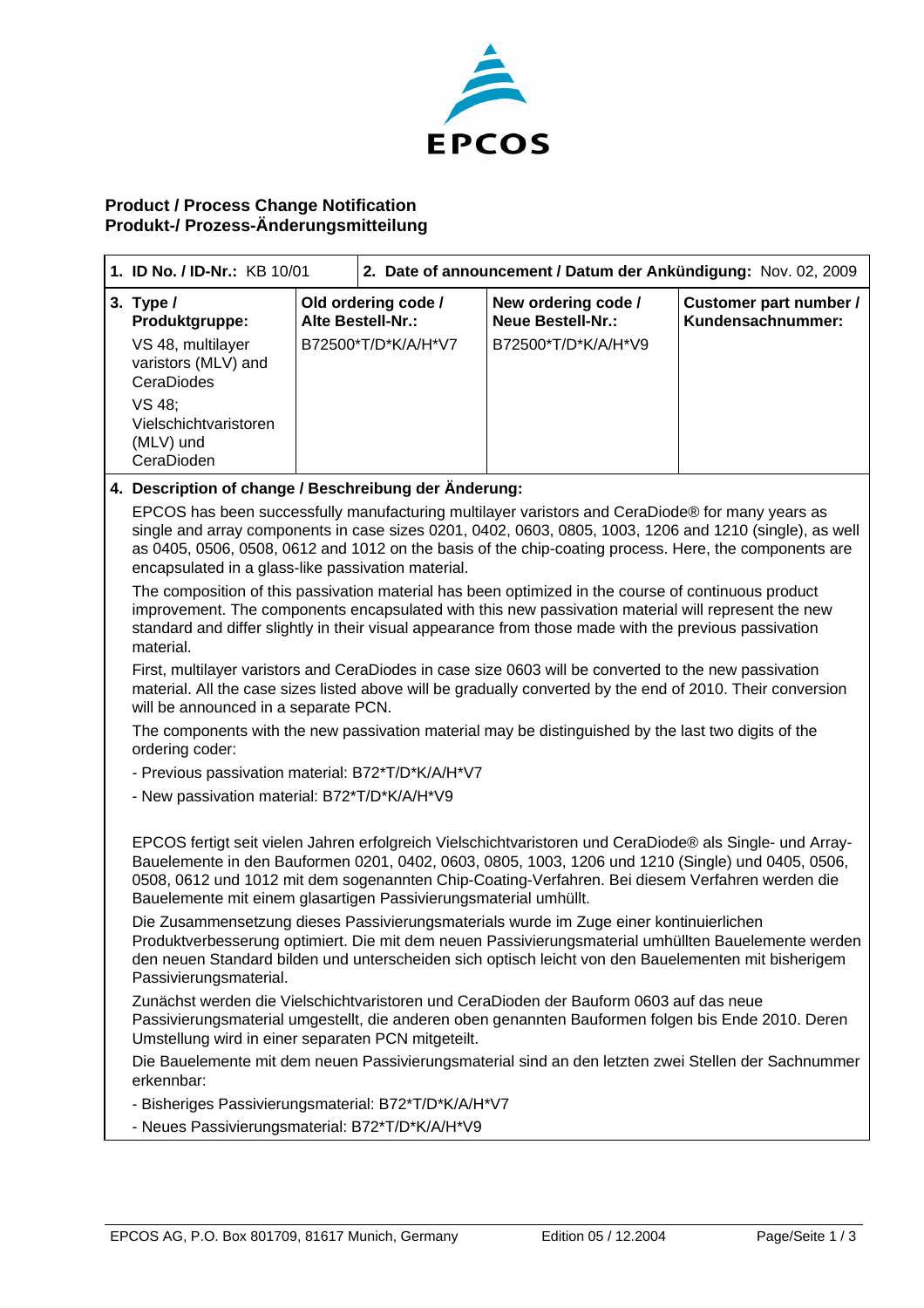

## **5. Effect on the product or for customers (quality, specification, lead time) / Auswirkung auf das Produkt oder für den Kunden (Qualität, Spezifikation, Lieferzeiten):**

The multilayer varistors and CeraDiodes with the optimized passivation material "V9" satisfy the data book specifications as regards electrical and mechanical properties exactly like those manufactured with the previous passivation material "V7". All other specifications are also satisfied in accordance with the data book.

Die Vielschichtvaristoren und CeraDioden mit dem optimierten Passivierungsmaterial "V9" erfüllen ebenso wie die mit dem bisherigen Passivierungsmaterial "V7" gefertigten Bauelemente hinsichtlich elektrischer und mechanischer Eigenschaften die Datenbuchangaben und -spezifikationen. Auch alle anderen Angaben und Spezifikationen werden entsprechend Datenbuch eingehalten.

## **6. Quality assurance measures / Maßnahmen zur Qualitätssicherung:**

 Manufacture of multilayer varistors and CeraDiodes is a standard process at EPCOS. Manufacture of the components with the optimized passivation material is based on existing know-how and is implemented with existing and released equipment.

Series production takes place according to the standard control plans.

 Die Fertigung von Vielschichtvaristoren und CeraDioden ist für EPCOS ein Standardprozess. Die Fertigung der Bauelemente mit dem optimierten Passivierungsmaterial basiert auf vorhandenem Knowhow und wird mit bestehendem und freigegebenem Equipment gefertigt.

Die Serienfertigung erfolgt entsprechend den Standard-Produktionslenkungsplänen.

## **7. Scheduled date of introduction / Geplante Einführung:**

 The multilayer varistors and CeraDiodes in case size 0603 with the optimized passivation material may be ordered immediately. By February 1, 2010 at the latest, all multilayer varistors and CeraDiodes in case size 0603 will be produced with the optimized passivation material only. Within a transition period starting on February 1, remainders with previous passivation material might be shipped.

Multilayer varistors with the so called PLZT passivation technology and the suffix "V50", B72\*T\*K\*V50 are not effected from the change.

 Die Vielschichtvaristoren und CeraDioden in der Bauform 0603 aus dem optimierten Passivierungsmaterial können sofort bestellt werden. Ab dem 1. Februar 2010 werden Vielschichtvaristoren und CeraDioden der Bauform 0603 ausschließlich mit dem neuen Passivierungsmaterial hergestellt. In einer Übergangszeit ab dem 1. Februar 2010 können noch Restbestände mit dem bisherigen Passivierungsmaterial ausgeliefert werden.

 Nicht betroffen von der Umstellung sind Vielschichtvaristoren mit der sog. PLZT-Passivierungstechnologie, die am Suffix "V50" erkennbar sind, B725\*T\*K\*V50.

## **8. Customer feedback / Rückmeldung vom Kunden:**

If EPCOS does not receive notification to the contrary within a period of 10 weeks, EPCOS assumes that the customer agrees to the change. For an interim period we cannot rule out that old as well as new products will be shipped.

Falls EPCOS innerhalb von 10 Wochen keine gegenteilige Mitteilung erhält, geht EPCOS davon aus, dass die geplante Änderung vom Kunden akzeptiert ist. Innerhalb einer Übergangszeit kann es vorkommen, dass sowohl alte wie auch neue Ware geliefert wird.

Quality Management: Signature Signature

Name: Dr. W. Pint sgd. Dr. W. Pint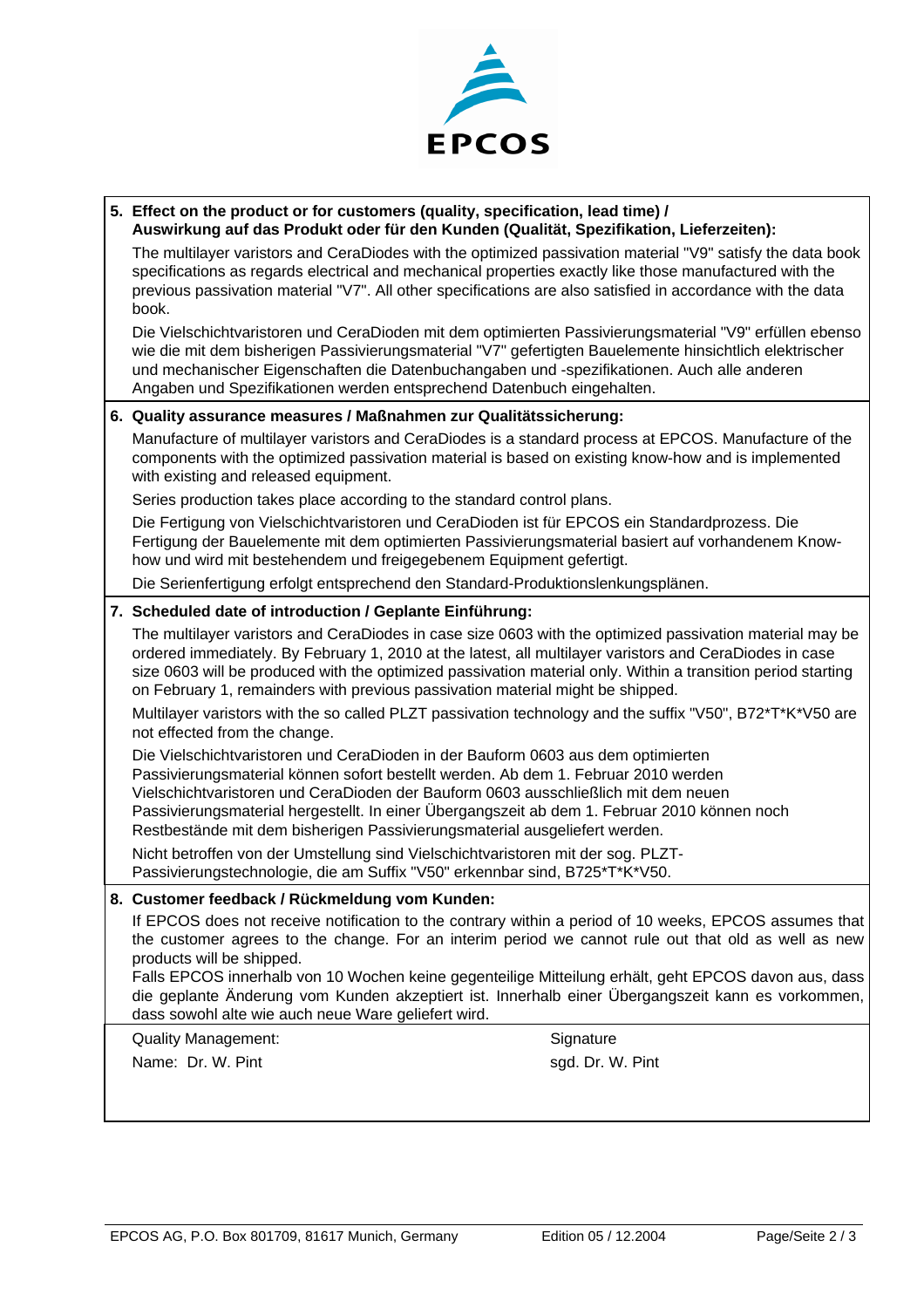

Product Marketing:

Tel: 49.89.636-24024 Signature Fax: +49.89.636-28058 sgd. Ludwig Krieger E-mail: ludwig.krieger@epcos.com Name: Ludwig Krieger

Customer acknowledgement **Signature** Signature Bestätigung durch den Kunden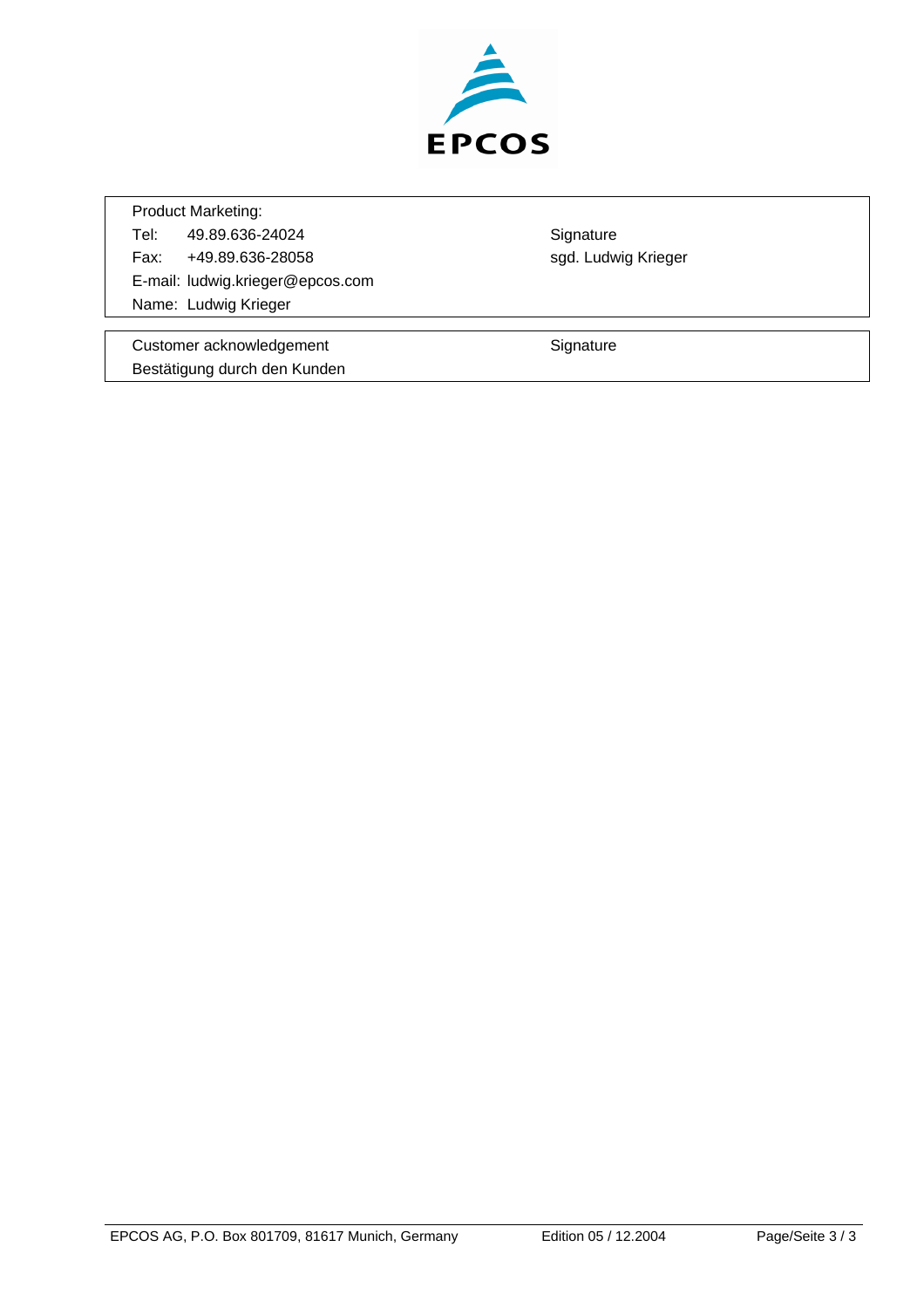

### Electronic Parts and Components

## **Cera Diodes** Material Data Sheet **Material Data Sheet**

| <b>Product Class:</b>                                                                                                                                                  |                                                         | <b>Cera Diodes</b><br>B72***D (suffix V9)                   |                                                |                                                           |                                                                                                                                                                     |                     |                                                                                      |                                                               |                         |  |  |
|------------------------------------------------------------------------------------------------------------------------------------------------------------------------|---------------------------------------------------------|-------------------------------------------------------------|------------------------------------------------|-----------------------------------------------------------|---------------------------------------------------------------------------------------------------------------------------------------------------------------------|---------------------|--------------------------------------------------------------------------------------|---------------------------------------------------------------|-------------------------|--|--|
| Date                                                                                                                                                                   |                                                         | 28.09.2009                                                  |                                                |                                                           |                                                                                                                                                                     |                     |                                                                                      |                                                               |                         |  |  |
| <b>IMDS ID</b><br>if available                                                                                                                                         |                                                         |                                                             |                                                |                                                           |                                                                                                                                                                     |                     |                                                                                      |                                                               |                         |  |  |
| Version:                                                                                                                                                               |                                                         | 3.1                                                         |                                                |                                                           |                                                                                                                                                                     |                     |                                                                                      |                                                               |                         |  |  |
| Product part<br>(IMDS: semi<br>component)                                                                                                                              |                                                         | <b>Material Group</b><br>(IMDS Material)                    | Material<br>(Classification)<br><b>VDA 231</b> | Substance                                                 |                                                                                                                                                                     | TMPS**)<br>$[wt\%]$ | CAS<br>if applicable                                                                 | typical<br>mass of<br>material<br>$[wt-%]$                    | <b>Traces</b><br>see 1) |  |  |
| <b>Active Part</b>                                                                                                                                                     |                                                         | Ceramic                                                     |                                                | ZnO<br><b>Bi2O3</b><br>Sb2O3<br>Co3O4<br>NiO<br>Dopants*) |                                                                                                                                                                     |                     | 89<br>3<br>5<br>1<br>1<br>1                                                          | 1314-13-2<br>1304-76-3<br>1309-64-4<br>1308-06-1<br>1313-99-1 | 94                      |  |  |
| Termination                                                                                                                                                            |                                                         | <b>Heavy Metal</b><br>Nobel Metal                           |                                                | Ag<br>Pd                                                  |                                                                                                                                                                     |                     | 75<br>25                                                                             | 7440-22-4<br>7440-05-3                                        | $\mathbf{1}$            |  |  |
| Termination                                                                                                                                                            | Composite                                               |                                                             | 5D                                             | Aq<br>Glass frit                                          |                                                                                                                                                                     |                     | 90<br>10                                                                             | 7440-22-4                                                     | 4,2                     |  |  |
|                                                                                                                                                                        |                                                         | Heavy Metal                                                 |                                                | Ni                                                        |                                                                                                                                                                     |                     | 100                                                                                  | 7440-02-0                                                     | 0.3                     |  |  |
|                                                                                                                                                                        |                                                         | <b>Heavy Metal</b>                                          |                                                | Sn                                                        |                                                                                                                                                                     |                     | 100                                                                                  | 7440-31-5                                                     | 0,5                     |  |  |
|                                                                                                                                                                        |                                                         |                                                             |                                                |                                                           |                                                                                                                                                                     |                     |                                                                                      | Sum in total:                                                 | 100                     |  |  |
| sizes [ mm]<br>$0.6 \times 0.3 \times 0.3$<br>$1.0 \times 0.5 \times 0.5$<br>$1.5 \times 0.7 \times 0.7$<br>$2.5 \times 0.8 \times 0.8$<br>Not part of a product class | weight range [ g ]<br>0.0003<br>0.002<br>0.006<br>0.008 | part numbers<br>CDS1<br>CDS2<br>CDS3<br>CDS4                |                                                |                                                           |                                                                                                                                                                     |                     |                                                                                      |                                                               |                         |  |  |
|                                                                                                                                                                        |                                                         |                                                             |                                                |                                                           |                                                                                                                                                                     |                     |                                                                                      |                                                               |                         |  |  |
| released by:                                                                                                                                                           | Dr. Bernhard                                            |                                                             |                                                |                                                           |                                                                                                                                                                     | Important remarks:  |                                                                                      |                                                               |                         |  |  |
| <b>Division</b>                                                                                                                                                        | EP & IS                                                 |                                                             |                                                |                                                           | 1)                                                                                                                                                                  |                     | The declaration limit is 0.1% as defined by IEC PAS 61906. Traces are product parts, |                                                               |                         |  |  |
| Address                                                                                                                                                                |                                                         | 8530 Deutschlandsberg, AUSTRIA                              |                                                |                                                           | substances etc. that are below a percentage of 0.1 % by weight, if not otherwise<br>requlated (Limits for Traces can be taken from the Global Automotive Declarable |                     |                                                                                      |                                                               |                         |  |  |
| Contact                                                                                                                                                                |                                                         | Tel: +43 3462 800 2535<br>mailto: harald.bernhard@epcos.com |                                                |                                                           | Substance List (GADSL).                                                                                                                                             |                     |                                                                                      |                                                               |                         |  |  |

\*) Dopants: Substances not declarable or prohibited acc. to BADSL

\*\*) typical mass percentage of substance

2) This Material Data Sheet contains typical values of the respective products set forth herein. We expressly point out that all values and statements contained herein are based on our best present knowledge and cannot be regarded as binding statements or binding product specifications, unless otherwise explicitly agreed in writing. EPCOS AG AND ITS AFFILIATES HEREBY EXPRESSLY DISCLAIM ANY REPRESENTATION OR WARRANTY, WHETER EXPRESS, IMPLIED OR STATUTORY, WITH REGARD TO THE STATEMENTS AND VALUES CONTAINED HEREIN, INCLUDING BUT NOT LIMITED TO ANY REPRESENTATION OR WARRANTY OF MERCHANTABILITY OR SUITABILITY FOR ANY PURPOSE.

**The products set forth herein are "RoHS-compatible**". RoHS-compatible means that the products are compatible with the requirements of Directive 2002/95/EC of the European Parliament and of the Council of 27 January 2003 on the restriction of the use of certain hazardous substances in electrical and electronic equipment ("Directive 2002/95/EC as amended<br>by the Commission Decisions 2005/618/E requirements of the provisions which will result from transformation of the RoHS-Regulations into national law to the extent such provisions reflect the RoHS-Regulations. **RoHS - Exemptions for the product class / product according Annex and Commissions Decisions (status 03/2008): (**  $\boxtimes$  **valid**  $\Box$  **not valid )** 

; **no exemptions** 

Exemption 5: Lead in glass of cathode ray tubes, electronic components and fluorescent tubes.

□ Exemption 6: Lead as an alloying element in steel containing up to 0,35 % lead by weight, aluminum containing up to 0,4 % lead by weight and as a copper alloy containing up to 4 % lead by weight.

Exemption 7 (a): Lead in high melting temperature type solder (i.e. lead-based alloys containing 85 % by weight or more lead),

 $\square$  Exemption 7 (c): lead in electronic ceramic parts (e.g. piezo electronic devices);

Exemption 15: Lead in solders to complete a viable electrical connection between semiconductor die and carrier within integrated circuit Flip Chip packages